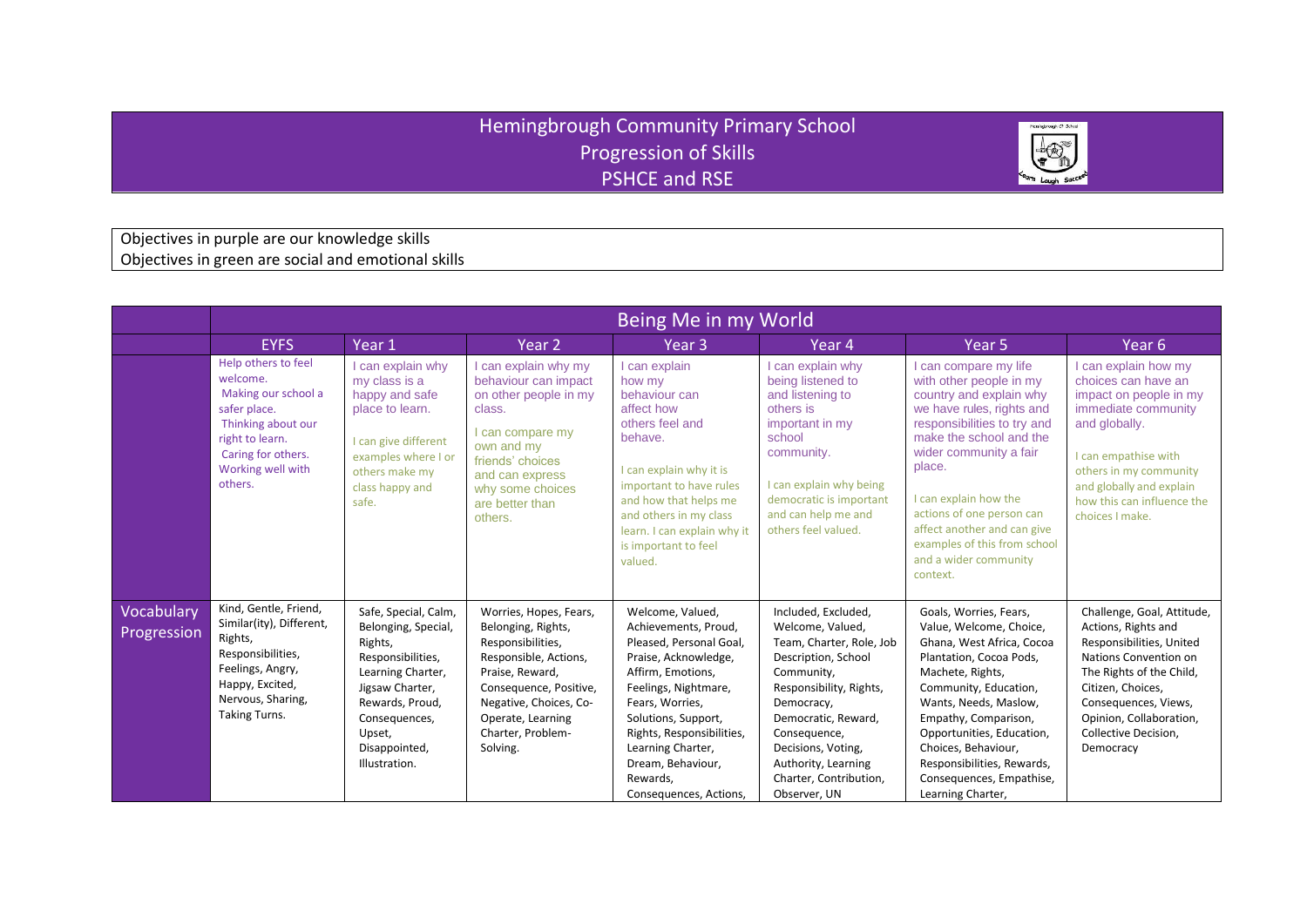|                           | <b>Celebrating Difference</b>                                                                                                                                                                                |                                                                                                                                                                                                                                          |                                                                                                                                                                                                                                                                                                                                          |                                                                                                                                                                                                                                                                                                                                                                     |                                                                                                                                                                                                                                                                                                                 |                                                                                                                                                                                                                                                                                                                                                                                                   |                                                                                                                                                                                                                                                                                                                                        |  |  |
|---------------------------|--------------------------------------------------------------------------------------------------------------------------------------------------------------------------------------------------------------|------------------------------------------------------------------------------------------------------------------------------------------------------------------------------------------------------------------------------------------|------------------------------------------------------------------------------------------------------------------------------------------------------------------------------------------------------------------------------------------------------------------------------------------------------------------------------------------|---------------------------------------------------------------------------------------------------------------------------------------------------------------------------------------------------------------------------------------------------------------------------------------------------------------------------------------------------------------------|-----------------------------------------------------------------------------------------------------------------------------------------------------------------------------------------------------------------------------------------------------------------------------------------------------------------|---------------------------------------------------------------------------------------------------------------------------------------------------------------------------------------------------------------------------------------------------------------------------------------------------------------------------------------------------------------------------------------------------|----------------------------------------------------------------------------------------------------------------------------------------------------------------------------------------------------------------------------------------------------------------------------------------------------------------------------------------|--|--|
|                           | <b>EYFS</b>                                                                                                                                                                                                  | Year 1                                                                                                                                                                                                                                   | Year 2                                                                                                                                                                                                                                                                                                                                   | Year <sub>3</sub>                                                                                                                                                                                                                                                                                                                                                   | Year 4                                                                                                                                                                                                                                                                                                          | Year <sub>5</sub>                                                                                                                                                                                                                                                                                                                                                                                 | Year <sub>6</sub>                                                                                                                                                                                                                                                                                                                      |  |  |
|                           | Accept that we are all<br>different.<br>Include others when<br>working and playing.<br>Know how to help<br>other people.<br>Try to solve<br>problems.<br>Use kind words.<br>Give and receive<br>compliments. | I can tell you<br>some ways that I<br>am different and<br>similar to other<br>people in my<br>class, and why<br>this makes us all<br>special.<br>I can explain what<br>bullying is and how<br>being bullied might<br>make somebody feel. | I can explain that<br>sometimes people<br>get bullied<br>because they are<br>seen to be<br>different: this<br>might include<br>people who do not<br>conform to gender<br>stereotypes.<br>I can explain how it<br>feels to have a<br>friend and be a<br>friend.<br>I can also explain why<br>it is OK to be different<br>from my friends. | I can describe different<br>conflicts that might<br>happen in family or<br>friendship groups and<br>how words can be<br>used in hurtful or kind<br>ways when conflicts<br>happen.<br>I can tell you how<br>being involved with a<br>conflict makes me feel<br>and can offer<br>strategies to help the<br>situation. e.g Solve It<br>Together or asking for<br>help. | I can tell you a time<br>when my first<br>impression of<br>someone changed<br>as I got to know<br>them.<br>I can also explain<br>why bullying might be<br>difficult to spot and<br>what to do about it if<br>I'm not sure.<br>I can explain why it is<br>good to accept myself<br>and others for who we<br>are. | I can explain the<br>differences between<br>direct and indirect<br>types of bullying and<br>can offer a range of<br>strategies to help<br>myself and others if<br>we become involved<br>(directly or<br>indirectly) in a<br>bullying situation.<br>I can explain why racism<br>and other forms of<br>discrimination are unkind.<br>I can express how I feel<br>about discriminatory<br>behaviour. | I can explain ways in<br>which difference can<br>be a source of<br>conflict or a cause for<br>celebration.<br>I can show empathy with<br>people in situations where<br>their difference is a source of<br>conflict or a cause for<br>celebration.                                                                                      |  |  |
| Vocabulary<br>Progression | Different, Special,<br>Proud, Friends, Kind,<br>Same, Similar, Happy,<br>Sad, Frightened, Angry,<br>Family.                                                                                                  | Similarity, Same as,<br>Different from,<br>Difference, Bullying,<br>Bullying behaviour,<br>Deliberate, On<br>purpose, Unfair,<br>Included, Bully,<br>Bullied,<br>Celebrations,<br>Special, Unique.                                       | Boys, Girls,<br>Similarities,<br>Assumptions, Shield,<br>Stereotypes,<br>Special, Differences,<br>Bully, Purpose, Kind,<br>Unkind, Feelings,<br>Sad, Lonely, Help,<br>Stand up for, Male,<br>Female, Diversity,<br>Fairness, Kindness,<br>Friends, Unique,<br>Value.                                                                     | Family, Loving, Caring,<br>Safe, Connected,<br>Difference, Special,<br>Conflict, Solve It<br>Together, Solutions,<br>Resolve, Witness,<br>Bystander, Bullying, Gay,<br>Unkind, Feelings, Tell,<br>Consequences, Hurtful,<br>Compliment, Unique                                                                                                                      | Character,<br>Assumption,<br>Judgement, Surprised,<br>Different,<br>Appearance, Accept,<br>Influence, Opinion,<br>Attitude, Bullying,<br>Friend, Secret,<br>Deliberate, On<br>purpose, Bystander,<br>Witness, Bully,<br>Problem solve, Cyber<br>bullying, Text<br>message, Website,<br>Troll, Special, Unique,  | Culture, Conflict,<br>Difference, Similarity,<br>Belong, Culture<br>Wheel, Racism,<br>Colour, Race,<br>Discrimination,<br>Ribbon, Bullying,<br>Rumour, Name-<br>calling, Racist,<br>Homophobic, Cyber<br>bullying, Texting,<br>Problem solving,<br>Indirect, Direct,<br>Happiness,<br>Developing World,                                                                                           | Normal, Ability,<br>Disability, Visual<br>impairment, Empathy,<br>Perception,<br>Medication, Vision,<br>Blind, Male, Female,<br>Diversity, Transgender,<br>Gender Diversity,<br>Courage, Fairness,<br>Rights, Responsibilities,<br>Power, Struggle,<br>Imbalance,<br>Harassment, Bullying,<br>Bullying behaviour,<br>Direct, Indirect, |  |  |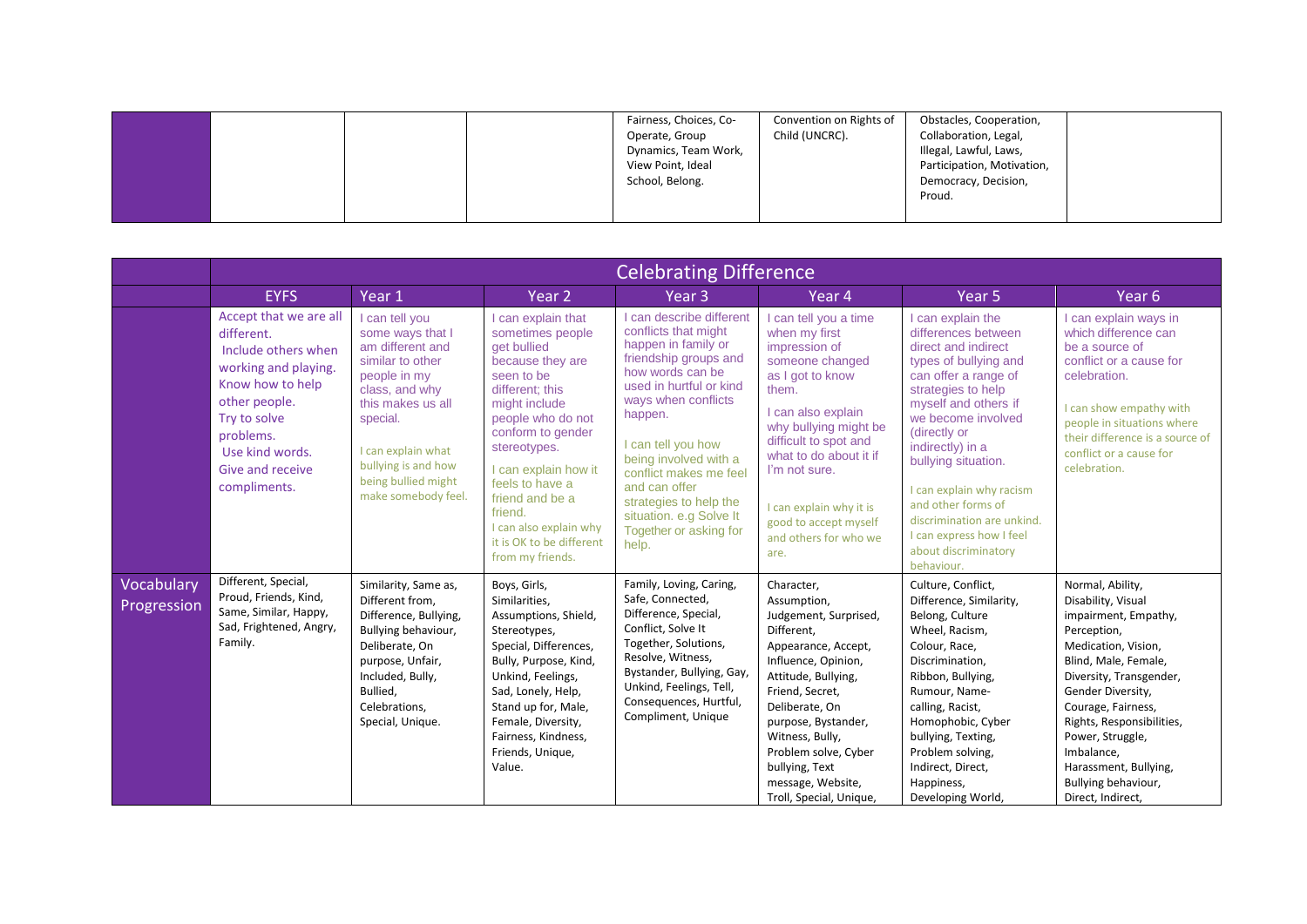|  |  | Physical features,   | Celebration, Artefacts, | Argument, Recipient,   |
|--|--|----------------------|-------------------------|------------------------|
|  |  | Impression, Changed. | Display, Presentation.  | Para-Olympian,         |
|  |  |                      |                         | Achievement,           |
|  |  |                      |                         | Accolade,              |
|  |  |                      |                         | Perseverance, Sport,   |
|  |  |                      |                         | Admiration, Stamina,   |
|  |  |                      |                         | Celebration, Conflict. |
|  |  |                      |                         |                        |

|                           | <b>Dreams and Goals</b>                                                                                                                                                                                                    |                                                                                                                                                                                                                                                                                         |                                                                                                                                                                                                                                                                                                            |                                                                                                                                                                                                                                                                                                                                                                                     |                                                                                                                                                                                                                                                                                                              |                                                                                                                                                                                                                                                                                                                                          |                                                                                                                                                                                                                                                                                                                                            |  |
|---------------------------|----------------------------------------------------------------------------------------------------------------------------------------------------------------------------------------------------------------------------|-----------------------------------------------------------------------------------------------------------------------------------------------------------------------------------------------------------------------------------------------------------------------------------------|------------------------------------------------------------------------------------------------------------------------------------------------------------------------------------------------------------------------------------------------------------------------------------------------------------|-------------------------------------------------------------------------------------------------------------------------------------------------------------------------------------------------------------------------------------------------------------------------------------------------------------------------------------------------------------------------------------|--------------------------------------------------------------------------------------------------------------------------------------------------------------------------------------------------------------------------------------------------------------------------------------------------------------|------------------------------------------------------------------------------------------------------------------------------------------------------------------------------------------------------------------------------------------------------------------------------------------------------------------------------------------|--------------------------------------------------------------------------------------------------------------------------------------------------------------------------------------------------------------------------------------------------------------------------------------------------------------------------------------------|--|
|                           | <b>EYFS</b>                                                                                                                                                                                                                | Year 1                                                                                                                                                                                                                                                                                  | Year 2                                                                                                                                                                                                                                                                                                     | Year <sub>3</sub>                                                                                                                                                                                                                                                                                                                                                                   | Year 4                                                                                                                                                                                                                                                                                                       | Year <sub>5</sub>                                                                                                                                                                                                                                                                                                                        | Year <sub>6</sub>                                                                                                                                                                                                                                                                                                                          |  |
|                           | Stay motivated when<br>doing something<br>challenging.<br>Keep trying even when<br>things are tricky.<br>Work well with a<br>partner or a group.<br>Have a positive<br>attitude.<br>Help others to<br>achieve their goals. | I can explain how I feel<br>when I am successful<br>and how this can be<br>celebrated positively.<br>I can say why my<br>internal treasure chest<br>is an important place<br>to store positive<br>feelings.                                                                             | I can explain how I<br>played my part in a<br>group and the parts<br>other people played to<br>create an end product. I<br>can explain how our<br>skills complemented<br>each other.<br>I can explain how it felt<br>to be part of a group and<br>can identify a range of<br>feelings about group<br>work. | I can explain the<br>different ways that help<br>me learn and what I<br>need to do to improve.<br>I am confident and<br>positive when I share my<br>success with others. I<br>can explain how these<br>feelings can be stored in<br>my internal treasure<br>chest and why this is<br>important.                                                                                     | I can plan and set new<br>goals even after a<br>disappointment.<br>I can explain what it<br>means to be resilient<br>and to have a positive<br>attitude.                                                                                                                                                     | I can compare my hopes<br>and dreams with those of<br>young people from<br>different cultures.<br>I can reflect on the hopes<br>and dreams of young<br>people from another<br>culture and explain how<br>this makes me feel.                                                                                                             | I can explain different ways to<br>work with others to help<br>make the world a better<br>place.<br>I can explain what motivates<br>me to make the world a<br>better place.                                                                                                                                                                |  |
| Vocabulary<br>Progression | Dream, Goal, Challenge,<br>Job, Ambition,<br>Perseverance.<br>Achievement, Happy,<br>Kind, Encourage.                                                                                                                      | Proud,<br>Success,<br>Goal,<br>Achievement,<br>Treasure, Coins, Goal,<br>Learning,<br>Stepping-<br>Process,<br>stones,<br>Working<br>together,<br>Team work, Celebrate,<br>Learning,<br>Stretchy,<br>Challenge,<br>Feelings,<br>Overcome,<br>Obstacle,<br>Achieve,<br>Dreams,<br>Goals. | Realistic, Proud, Success,<br>Celebrate, Achievement,<br>Goal, Strength,<br>Persevere, Challenge,<br>Difficult, Easy, Learning<br>Together, Partner, Team<br>work, Product.                                                                                                                                | Perseverance,<br>Challenges, Success,<br>Obstacles, Dreams,<br>Goals, Ambitions,<br>Future, Aspirations,<br>Garden, Decorate, Team<br>work, Enterprise, Design,<br>Cooperation, Product,<br>Strengths, Motivated,<br>Enthusiastic, Excited,<br>Efficient, Responsible,<br>Frustration, 'Solve It<br>Together' Technique,<br>Solutions, Review,<br>Learning, Celebrate,<br>Evaluate. | Dream, Hope,<br>Goal,<br>Determination,<br>Perseverance,<br>Positive<br>Resilience,<br>attitude,<br>Disappointment,<br>Fears, Hurts, Positive<br>experiences,<br>Plans,<br>Cope, Help, Self-belief,<br>Motivation,<br>Commitment,<br>Enterprise,<br>Design,<br>Cooperation, Success,<br>Celebrate, Evaluate. | Dream, Hope, Goal,<br>Feeling, Achievement,<br>Money, Grown Up, Adult,<br>Lifestyle, Job, Career,<br>Profession, Money, Salary,<br>Contribution, Society,<br>Determination,<br>Perseverance, Motivation,<br>Aspiration, Culture,<br>Country, Sponsorship,<br>Communication, Support,<br>Rallying, Team Work,<br>Cooperation, Difference. | Dream, Hope, Goal, Learning,<br>strengths,<br>Stretch,<br>Achievement,<br>Personal,<br>Realistic, Unrealistic, Feeling,<br>Success, Criteria, Learning<br>steps, Money, Global issue,<br>Suffering, Concern, Hardship,<br>Sponsorship,<br>Empathy,<br>Motivation, Admire, Respect,<br>Praise,<br>Compliment,<br>Contribution, Recognition. |  |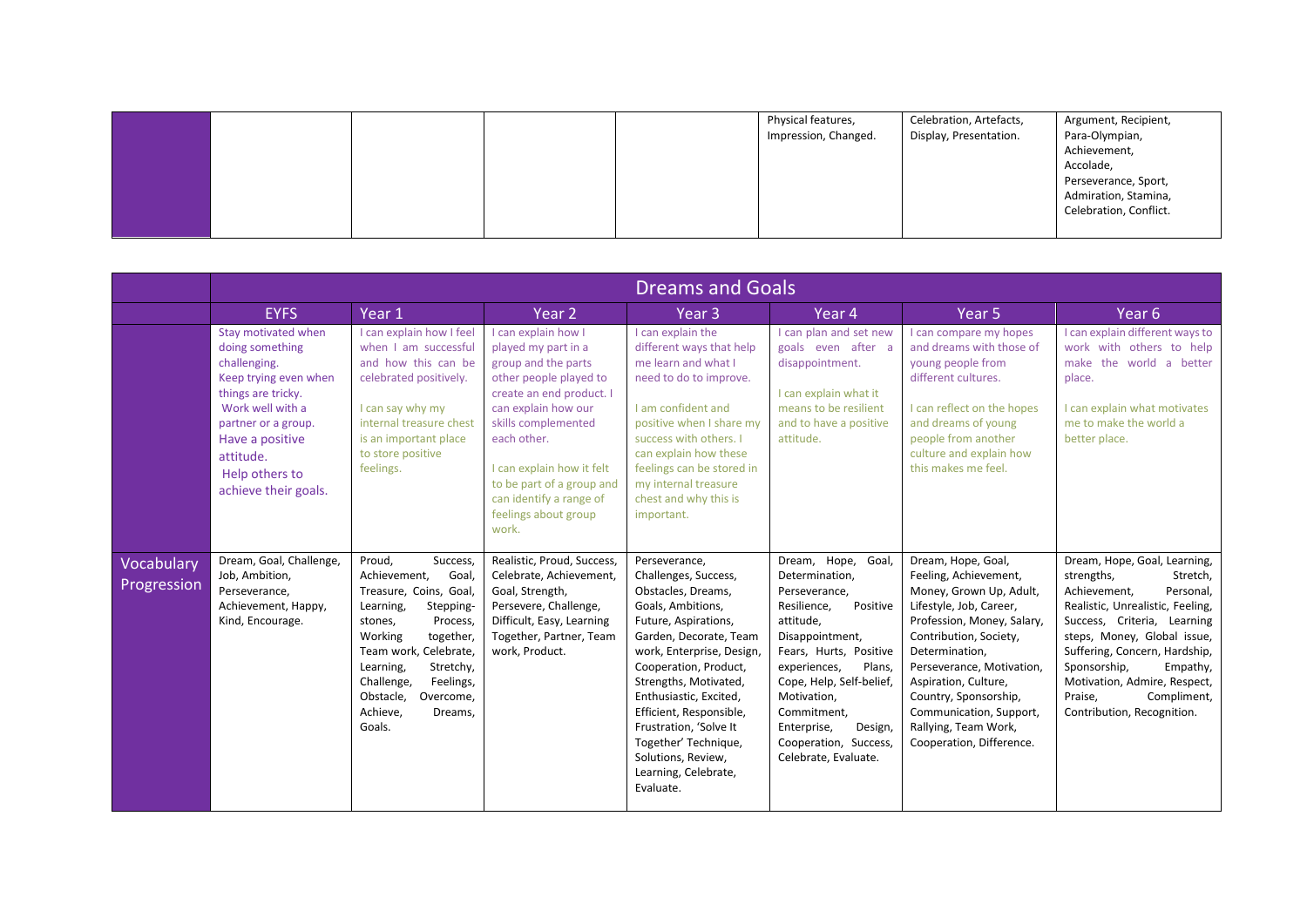|                           | <b>Healthy Me</b>                                                                                                                                                                                                                           |                                                                                                                                                                                                                                                                             |                                                                                                                                                                                                                                                               |                                                                                                                                                                                                                                                                         |                                                                                                                                                                                                                                                                                                 |                                                                                                                                                                                                                                                                                                                                                                   |                                                                                                                                                                                                                                                                                                                                                                                                                                                            |  |  |
|---------------------------|---------------------------------------------------------------------------------------------------------------------------------------------------------------------------------------------------------------------------------------------|-----------------------------------------------------------------------------------------------------------------------------------------------------------------------------------------------------------------------------------------------------------------------------|---------------------------------------------------------------------------------------------------------------------------------------------------------------------------------------------------------------------------------------------------------------|-------------------------------------------------------------------------------------------------------------------------------------------------------------------------------------------------------------------------------------------------------------------------|-------------------------------------------------------------------------------------------------------------------------------------------------------------------------------------------------------------------------------------------------------------------------------------------------|-------------------------------------------------------------------------------------------------------------------------------------------------------------------------------------------------------------------------------------------------------------------------------------------------------------------------------------------------------------------|------------------------------------------------------------------------------------------------------------------------------------------------------------------------------------------------------------------------------------------------------------------------------------------------------------------------------------------------------------------------------------------------------------------------------------------------------------|--|--|
|                           | <b>EYFS</b>                                                                                                                                                                                                                                 | Year 1                                                                                                                                                                                                                                                                      | Year 2                                                                                                                                                                                                                                                        | Year <sub>3</sub>                                                                                                                                                                                                                                                       | Year 4                                                                                                                                                                                                                                                                                          | Year <sub>5</sub>                                                                                                                                                                                                                                                                                                                                                 | Year <sub>6</sub>                                                                                                                                                                                                                                                                                                                                                                                                                                          |  |  |
|                           | Make healthy choices.<br>Eat a balance diet.<br>Be physically active.<br>Try to keep themselves<br>and others safe.<br>Know how to be a good<br>friend and have a<br>healthy relationship.<br>Keep calm and deal with<br>tricky situations. | I can explain why I<br>think my body is<br>amazing and can<br>identify a range of<br>ways to keep it safe<br>and healthy.<br>I can give examples of<br>when being healthy<br>can help me feel<br>happy.                                                                     | I can explain why foods<br>and medicines can be<br>good for my body<br>comparing my ideas<br>with less healthy/ unsafe<br>choices.<br>I can compare my own<br>and my friends' choices<br>and can express how it<br>feels to make healthy<br>and safe choices. | I can identify things,<br>people and places that I<br>need to keep safe from,<br>and can tell you some<br>strategies for keeping<br>myself safe and healthy<br>including, whom to go to<br>for help.<br>I can express how being<br>anxious/ scared and<br>unwell feels. | I can recognise when<br>people are putting me<br>under pressure and<br>can explain ways to<br>resist this when I want<br>to.<br>I can identify feelings<br>of anxiety and fear<br>associated with peer<br>pressure.                                                                             | I can explain different<br>roles that food and<br>substances can play in<br>people's lives. I can also<br>explain how people can<br>develop eating problems<br>(disorders) relating to<br>body image pressures and<br>how<br>smoking and alcohol<br>misuse is unhealthy.<br>I can summarise different<br>ways that I respect and<br>value my body.                | I can explain when substances<br>including alcohol are being<br>used anti-socially or being<br>misused and the impact this<br>can have on an individual and<br>others.<br>I can identify and apply skills to<br>keep myself emotionally<br>healthy and to manage stress<br>and pressure.                                                                                                                                                                   |  |  |
| Vocabulary<br>Progression | Healthy, Exercise, Head,<br>Shoulders, Knees, Toes,<br>Sleep, Wash, Clean,<br>Stranger, Scared, Trust.                                                                                                                                      | Healthy, Unhealthy,<br>Balanced, Exercise,<br>Sleep, Choices, Clean,<br>Body parts, Keeping<br>clean, Toiletry items<br>(e.g. toothbrush,<br>shampoo, soap),<br>Hygienic, Safe<br>Medicines, Trust, Safe,<br>Safety, Green Cross<br>Code, Eyes, Ears, Look,<br>Listen, Wait | Healthy choices,<br>Lifestyle, Motivation,<br>Relax, Relaxation, Tense,<br>Calm, Healthy,<br>Unhealthy, Dangerous,<br>Medicines, Safe, Body,<br>Balanced diet, Portion,<br>Proportion, Energy, Fuel,<br>Nutritious.                                           | Oxygen, Energy, Calories<br>/ kilojoules, Heartbeat,<br>Lungs, Heart, Fitness,<br>Labels, Sugar, Fat,<br>Saturated fat, Healthy,<br>Drugs, Attitude, Safe,<br>Anxious, Scared,<br>Strategy, Advice,<br>Harmful, Risk, Feelings,<br>Complex, Appreciate,<br>Body, Choice | Friendship, Emotions,<br>Healthy.<br>Relationships,<br>Friendship groups,<br>Value, Roles, Leader,<br>Follower, Assertive,<br>Agree, Disagree,<br>Smoking, Pressure,<br>Peers, Guilt, Advice,<br>Alcohol, Liver,<br>Disease, Anxiety, Fear,<br>Believe, Assertive,<br>Opinion, Right,<br>Wrong. | Choices, Healthy<br>behaviour, Unhealthy<br>behaviour, Informed<br>decision, Pressure, Media,<br>Influence, Emergency,<br>Procedure, Recovery<br>position, Calm, Level-<br>headed, Body image,<br>Media, Social media,<br>Celebrity, Altered, Self-<br>respect, Comparison,<br>Eating problem, Eating<br>disorder, Respect, Debate,<br>Opinion, Fact, Motivation. | Responsibility, Choice,<br>Immunisation, Prevention,<br>Drugs, Effects, Motivation,<br>Prescribed, Unrestricted, Over-<br>the-counter, Restricted, Illegal,<br>Volatile substances, 'Legal<br>highs', Exploited, Vulnerable,<br>Criminal, Gangs, Pressure,<br>Strategies, Reputation, Anti-<br>social behaviour, Crime,<br>Mental health, Emotional<br>health, Mental illness,<br>Symptoms, Stress, Triggers,<br>Strategies, Managing stress,<br>Pressure. |  |  |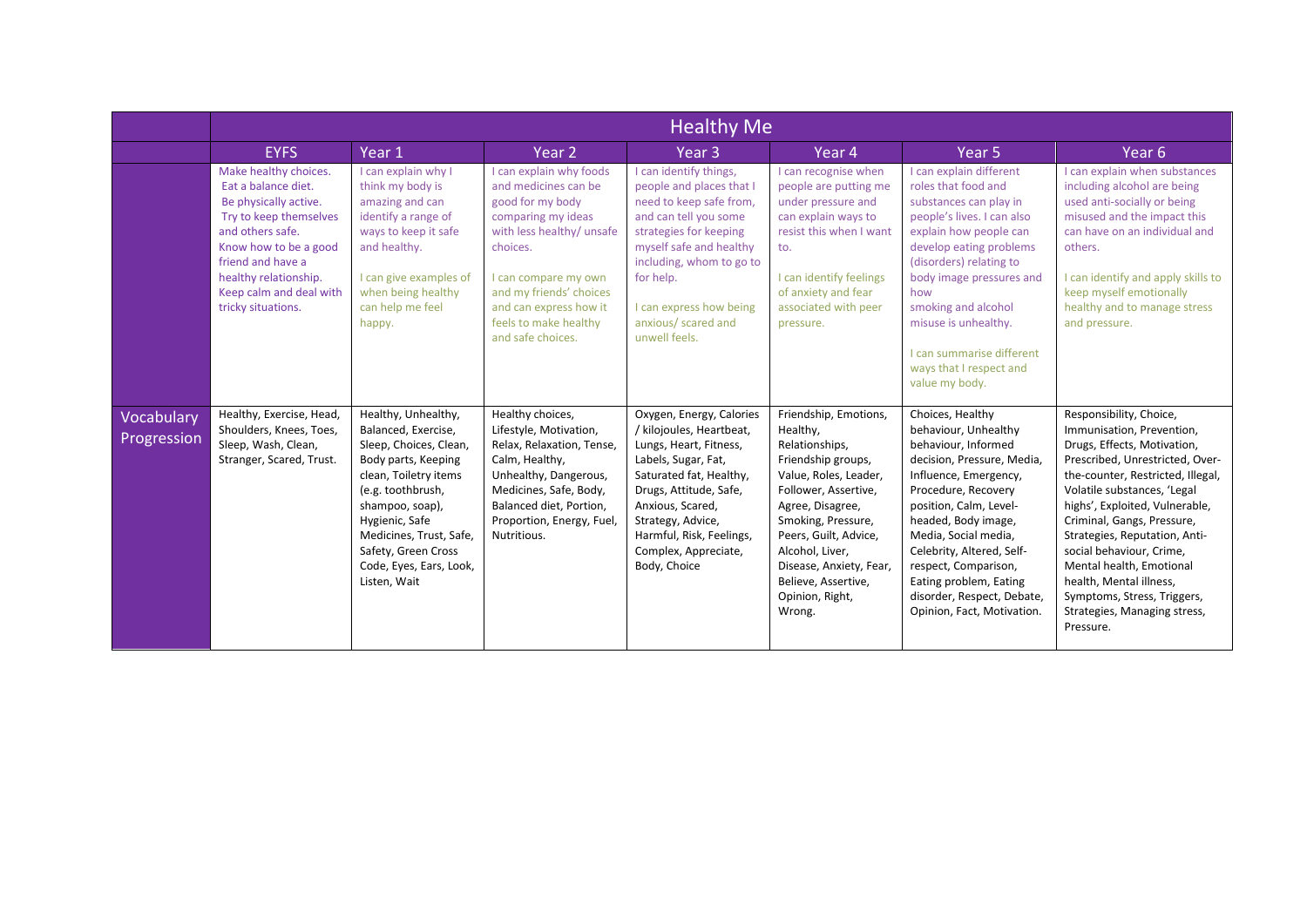|                           | <b>Relationships</b>                                                                                                                                                                                                                                                                                                |                                                                                                                                                                                                                                                                                                                                                |                                                                                                                                                                                                                                                                                                                                                                                                                                                                 |                                                                                                                                                                                                                                                                                                                                                                                                                                                                                                                                                                                 |                                                                                                                                                                                                                                                                                                                                                                   |                                                                                                                                                                                                                                                                                                                                                                                                                                                                                                                                           |                                                                                                                                                                                                                                                                                                                                                                                                                                                                                                                    |  |  |
|---------------------------|---------------------------------------------------------------------------------------------------------------------------------------------------------------------------------------------------------------------------------------------------------------------------------------------------------------------|------------------------------------------------------------------------------------------------------------------------------------------------------------------------------------------------------------------------------------------------------------------------------------------------------------------------------------------------|-----------------------------------------------------------------------------------------------------------------------------------------------------------------------------------------------------------------------------------------------------------------------------------------------------------------------------------------------------------------------------------------------------------------------------------------------------------------|---------------------------------------------------------------------------------------------------------------------------------------------------------------------------------------------------------------------------------------------------------------------------------------------------------------------------------------------------------------------------------------------------------------------------------------------------------------------------------------------------------------------------------------------------------------------------------|-------------------------------------------------------------------------------------------------------------------------------------------------------------------------------------------------------------------------------------------------------------------------------------------------------------------------------------------------------------------|-------------------------------------------------------------------------------------------------------------------------------------------------------------------------------------------------------------------------------------------------------------------------------------------------------------------------------------------------------------------------------------------------------------------------------------------------------------------------------------------------------------------------------------------|--------------------------------------------------------------------------------------------------------------------------------------------------------------------------------------------------------------------------------------------------------------------------------------------------------------------------------------------------------------------------------------------------------------------------------------------------------------------------------------------------------------------|--|--|
|                           | <b>EYFS</b>                                                                                                                                                                                                                                                                                                         | Year 1                                                                                                                                                                                                                                                                                                                                         | Year <sub>2</sub>                                                                                                                                                                                                                                                                                                                                                                                                                                               | Year <sub>3</sub>                                                                                                                                                                                                                                                                                                                                                                                                                                                                                                                                                               | Year 4                                                                                                                                                                                                                                                                                                                                                            | Year <sub>5</sub>                                                                                                                                                                                                                                                                                                                                                                                                                                                                                                                         | Year <sub>6</sub>                                                                                                                                                                                                                                                                                                                                                                                                                                                                                                  |  |  |
|                           | Know how to make<br>friends.<br>Try to solve<br>friendship problems<br>when they occur.<br>Help others feel part<br>of a group.<br>Show respect when<br>dealing with other<br>people.<br>Know how to help<br>themselves and<br>others when they feel<br>upset.<br>Know and show what<br>makes a good<br>friendship. | I can explain why I have<br>special relationships<br>with some people and<br>how these relationships<br>help me feel safe and<br>good about myself. I can<br>also explain how my<br>qualities help these<br>relationships.<br>I can give examples of<br>behaviour in other<br>people that I appreciate<br>and behaviours that I<br>don't like. | I can explain why some<br>things might make me<br>feel<br>uncomfortable in a<br>relationship and<br>compare this with<br>relationships that make<br>me feel safe and special.<br>I can give examples of<br>some different problem-<br>solving techniques and<br>explain how I might use<br>them in certain<br>situations in my<br>relationships.                                                                                                                | I can explain how my life is<br>influenced positively by<br>people I know and also by<br>people from other<br>countries.<br>I can explain why my<br>choices might affect my<br>family, friendships and<br>people around the world<br>who I don't know.                                                                                                                                                                                                                                                                                                                          | I can recognise how<br>people are feeling<br>when they miss a<br>special person or<br>animal.<br>I can give ways that<br>might help me<br>manage my feelings<br>when missing a<br>special person or<br>animal.                                                                                                                                                    | I can compare different<br>types of friendships and<br>the feelings associated<br>with them. I can also<br>explain how to stay safe<br>when using technology to<br>communicate with my<br>friends, including how to<br>stand up for myself,<br>negotiate and to resist<br>peer pressure.<br>I can apply strategies to<br>manage my feelings and<br>the pressures I may face to<br>use technology in ways<br>that may be risky or cause<br>harm to myself or others.                                                                       | I can identify when people may<br>be experiencing feelings<br>associated with loss and also<br>recognise when people are<br>trying to gain power or control.<br>I can explain the feelings I<br>might experience if I lose<br>somebody special and when I<br>need to stand up for myself<br>and my friends in real or online<br>situations. I can offer strategies<br>to help me manage these<br>feelings and situations.                                                                                          |  |  |
| Vocabulary<br>Progression | Family, Jobs,<br>Relationship, Friend,<br>Lonely, Argue, Fall-<br>out, Words, Feelings,<br>Angry, Upset, Calm<br>me, Breathing                                                                                                                                                                                      | Family, Belong, Same,<br>Different, Friends,<br>Friendship, Qualities,<br>Caring, Sharing, Kind,<br>Greeting, Touch, Feel,<br>Texture, Like, Dislike,<br>Help, Helpful,<br>Community, Feelings,<br>Confidence, Praise,<br>Skills, Self-belief,<br>Incredible, Proud,<br>Celebrate, Relationships,<br>Special, Appreciate                       | Family, Different,<br>Similarities, Special,<br>Relationship, Important,<br>Co-operate, Touch,<br>Physical contact,<br>Communication, Hugs,<br>Like, Dislike, Acceptable,<br>Not acceptable, Friends,<br>Conflict, Point of view,<br>Positive problem solving,<br>Secret, Surprise, Good<br>secret, Worry secret,<br>Telling, Adult, Trust,<br>Happy, Sad, Frightened,<br>Trust, Trustworthy,<br>Honesty, Reliability,<br>Compliments, Celebrate,<br>Appreciate | Men, Women, Unisex,<br>Male, Female, Stereotype,<br>Career, Job, Role,<br>Responsibilities, Respect,<br>Differences, Similarities,<br>Conflict, Win-win,<br>Solution, Solve-it-together,<br>Problem-solve, Internet,<br>Social media, Online, Risky,<br>Gaming, Safe, Unsafe,<br>Private messaging (pm),<br>Direct messaging (dm),<br>Global, Communication,<br>Fair trade, Inequality, Food<br>journey, Climate,<br>Transport, Exploitation,<br>Rights, Needs, Wants,<br>Justice, United Nations,<br>Equality, Deprivation,<br>Hardship, Appreciation,<br>Gratitude, Celebrate | Relationship, Close,<br>Jealousy, Problem-<br>solve, Emotions,<br>Positive, Negative,<br>Loss, Shock,<br>Disbelief, Numb,<br>Denial, Anger, Guilt,<br>Sadness, Pain,<br>Despair, Hope,<br>Souvenir, Memento,<br>Memorial,<br>Acceptance, Relief,<br>Remember,<br>Negotiate,<br>Compromise, Trust,<br>Loyal, Empathy,<br>Betrayal, Amicable,<br>Appreciation, Love | Personal attributes,<br>Qualities, Characteristics,<br>Self-esteem, Unique,<br>Comparison, Negative self-<br>talk, Social media, Online,<br>Community, Risky,<br>Positive, Negative, Safe,<br>Unsafe, Rights,<br>Responsibilities, Social<br>network, Gaming,<br>Violence, Grooming, Troll,<br>Gambling, Betting,<br>Trustworthy, Appropriate,<br>Screen time, Physical<br>health, Mental health, Off-<br>line, Social, Peer pressure,<br>Influences, Personal<br>information, Passwords,<br>Privacy, Settings, Profile,<br>SMARRT rules. | Mental health, Ashamed,<br>Stigma, Stress, Anxiety,<br>Support, Worried, Signs,<br>Warning, Self-harm, Emotions,<br>Feelings, Sadness, Loss, Grief,<br>Denial, Despair, Guilt, Shock,<br>Hopelessness, Anger,<br>Acceptance, Bereavement,<br>Coping strategies, Power,<br>Control, Authority, Bullying,<br>Script, Assertive, Risks,<br>Pressure, Influences, Self-<br>control, Real / fake, True /<br>untrue, Assertiveness,<br>Judgement, Communication,<br>Technology, Power, Cyber-<br>bullying, Abuse, Safety |  |  |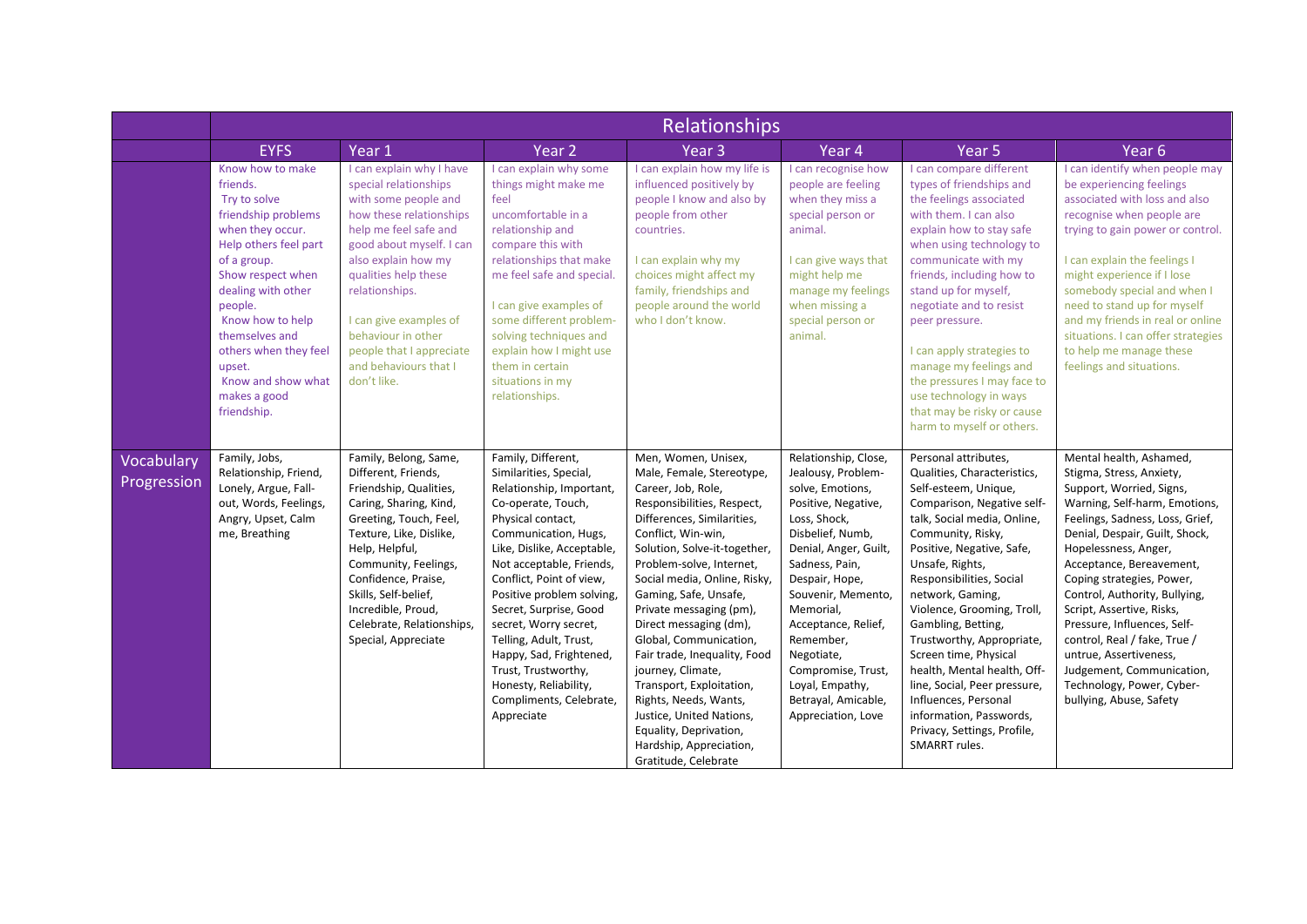|                           | <b>Changing Me</b>                                                                                                                                                                                                   |                                                                                                                                                                                                                                                                                                                                                              |                                                                                                                                                                                                                                                                                                                                                                                                                                                                                                              |                                                                                                                                                                                                                                                                                                                                                                      |                                                                                                                                                                                                                                                                                                                                                                                                     |                                                                                                                                                                                                                                                                                                                                                                                                                                                                                                                                                               |                                                                                                                                                                                                                                                                                                                                                                                                                                                                                                                                                                                                                                |  |  |
|---------------------------|----------------------------------------------------------------------------------------------------------------------------------------------------------------------------------------------------------------------|--------------------------------------------------------------------------------------------------------------------------------------------------------------------------------------------------------------------------------------------------------------------------------------------------------------------------------------------------------------|--------------------------------------------------------------------------------------------------------------------------------------------------------------------------------------------------------------------------------------------------------------------------------------------------------------------------------------------------------------------------------------------------------------------------------------------------------------------------------------------------------------|----------------------------------------------------------------------------------------------------------------------------------------------------------------------------------------------------------------------------------------------------------------------------------------------------------------------------------------------------------------------|-----------------------------------------------------------------------------------------------------------------------------------------------------------------------------------------------------------------------------------------------------------------------------------------------------------------------------------------------------------------------------------------------------|---------------------------------------------------------------------------------------------------------------------------------------------------------------------------------------------------------------------------------------------------------------------------------------------------------------------------------------------------------------------------------------------------------------------------------------------------------------------------------------------------------------------------------------------------------------|--------------------------------------------------------------------------------------------------------------------------------------------------------------------------------------------------------------------------------------------------------------------------------------------------------------------------------------------------------------------------------------------------------------------------------------------------------------------------------------------------------------------------------------------------------------------------------------------------------------------------------|--|--|
|                           | <b>EYFS</b>                                                                                                                                                                                                          | Year 1                                                                                                                                                                                                                                                                                                                                                       | Year <sub>2</sub>                                                                                                                                                                                                                                                                                                                                                                                                                                                                                            | Year <sub>3</sub>                                                                                                                                                                                                                                                                                                                                                    | Year 4                                                                                                                                                                                                                                                                                                                                                                                              | Year <sub>5</sub>                                                                                                                                                                                                                                                                                                                                                                                                                                                                                                                                             | Year <sub>6</sub>                                                                                                                                                                                                                                                                                                                                                                                                                                                                                                                                                                                                              |  |  |
|                           | <b>Understand that</b><br>everyone is unique<br>and special.<br><b>Understand and</b><br>respect changes<br>which happen in<br>them.<br>Understand<br>changes which<br>happen in them.<br>Look forward to<br>change. | I can compare how I am<br>now to when I was a<br>baby and explain some<br>of the changes that will<br>happen to me as I get<br>older. I can use the<br>correct names for penis,<br>testicles, anus, vagina,<br>vulva, and give reasons<br>why they are private.<br>I can explain why some<br>changes I might<br>experience might feel<br>better than others. | I can use the correct<br>terms to describe penis,<br>testicles, anus, vagina,<br>vulva and explain why<br>they are private. I can<br>explain why some types<br>of touches feel OK and<br>others don't.<br>I can tell you what I like<br>and don't like about<br>being a boy/ girl and<br>getting older, and<br>recognise that other<br>people might feel<br>differently to me.                                                                                                                               | I can explain how boys'<br>and girls' bodies change on<br>the inside/outside during<br>the growing up process<br>and can tell you why these<br>changes are necessary so<br>that their bodies can make<br>babies when they grow up.<br>I recognise how I feel<br>about these changes<br>happening to me and can<br>suggest some ideas to<br>cope with these feelings. | I can summarise the<br>changes that<br>happen to boys' and<br>girls' bodies that<br>prepare them for<br>making a baby when<br>they are older.<br>I can explain some<br>of the choices I<br>might make in the<br>future and some of<br>the choices that I<br>have no control<br>over. I can offer<br>some suggestions<br>about how I might<br>manage<br>my feelings when<br>changes happen.          | I can explain how boys and<br>girls change during<br>puberty and why looking<br>after myself physically and<br>emotionally is important. I<br>can also summarise the<br>process of conception.<br>I can express how I feel<br>about the changes that will<br>happen to me during<br>puberty, and that I accept<br>these changes might<br>happen at different times<br>to my friends.                                                                                                                                                                          | I can describe how a baby<br>develops from conception<br>through the nine months of<br>pregnancy, and how it is born.<br>I recognise how I feel when I<br>reflect on becoming a teenager<br>and how I feel about the<br>development and birth of a<br>baby.                                                                                                                                                                                                                                                                                                                                                                    |  |  |
| Vocabulary<br>Progression | Eye, Foot, Eyebrow,<br>Forehead, Ear,<br>Mouth, Arm, Leg,<br>Chest, Knee, Nose,<br>Tongue, Finger, Toe,<br>Stomach, Hand, Baby,<br>Grown-up, Adult,<br>Change, Worry,<br>Excited, Memories.                          | Changes, Life cycles,<br>Baby, Adult, Adulthood,<br>Grown-up, Mature,<br>Male, Female, Vagina,<br>Penis, Testicles, Vulva,<br>Anus, Learn, New, Grow,<br>Feelings, Anxious,<br>Worried, Excited,<br>Coping.                                                                                                                                                  | Change, Grow, Control,<br>Life cycle, Baby, Adult,<br>Fully grown, Growing up,<br>Old, Young, Change,<br>Respect, Appearance,<br>Physical, Baby, Toddler,<br>Child, Teenager,<br>Independent, Timeline,<br>Freedom,<br>Responsibilities, Male,<br>Female, Vagina, Penis,<br>Testicles, Vulva, Anus,<br>Public, Private, Touch,<br>Texture, Cuddle, Hug,<br>Squeeze, Like, Dislike,<br>Acceptable,<br>Unacceptable,<br>Comfortable,<br>Uncomfortable, Looking<br>forward, Excited,<br>Nervous, Anxious, Happy | Changes, Birth, Animals,<br>Babies, Mother, Growing<br>up, Baby, Grow, Uterus,<br>Womb, Nutrients, Survive,<br>Love, Affection, Care,<br>Puberty, Control, Male,<br>Female, Testicles, Sperm,<br>Penis, Ovaries, Egg, Ovum<br>/ ova, Womb / uterus,<br>Vagina, Stereotypes, Task,<br>Roles, Challenge, Looking<br>forward, Excited, Nervous,<br>Anxious, Happy.      | Personal, Unique,<br>Characteristics,<br>Parents, Sperm, Egg<br>/ ovum, Penis,<br>Testicles, Vagina /<br>vulva, Womb /<br>uterus, Ovaries,<br>Making love, Having<br>sex, Sexual<br>intercourse,<br>Fertilise,<br>Conception,<br>Puberty,<br>Menstruation,<br>Periods, Circle,<br>Seasons, Change,<br>Control, Emotions,<br>Acceptance, Looking<br>forward, Excited,<br>Nervous, Anxious,<br>Happy. | Body-image, Self-image,<br>Characteristics, Looks,<br>Personality, Perception,<br>Self-esteem, Affirmation,<br>Comparison, Uterus,<br>Womb, Oestrogen,<br>Fallopian Tube, Cervix,<br>Develops, Puberty,<br>Breasts, Vagina, Vulva,<br>Hips, Penis, Testicles,<br>Adam's Apple, Scrotum,<br>Genitals, Hair, Broader,<br>Wider, Sperm, Semen,<br>Erection, Ejaculation,<br>Urethra, Wet dream,<br>Growth spurt, Larynx,<br>Facial hair, Pubic hair,<br>Hormones, Scrotum,<br>Testosterone, Circumcised,<br>Uncircumcised, Foreskin,<br>Epididymis, Ovaries, Egg | Body-image, Self-image,<br>Characteristics, Looks,<br>Personality, Perception, Self-<br>esteem, Affirmation,<br>Comparison, negative body-<br>talk, mental health, Uterus,<br>Womb, Oestrogen, Fallopian<br>Tube, Cervix, Develops,<br>Puberty, Breasts, Vagina,<br>Vulva, Hips, Penis, Testicles,<br>Adam's Apple, Scrotum,<br>Genitals, Hair, Broader, Wider,<br>Sperm, Semen, Erection,<br>Ejaculation, Urethra, Wet<br>dream, Growth spurt, Larynx,<br>Facial hair, Pubic hair,<br>Hormones, Scrotum,<br>Testosterone, Circumcised,<br>Uncircumcised, Foreskin,<br>Epididymis, Ovaries, Egg<br>(Ovum), Period, Fertilised, |  |  |